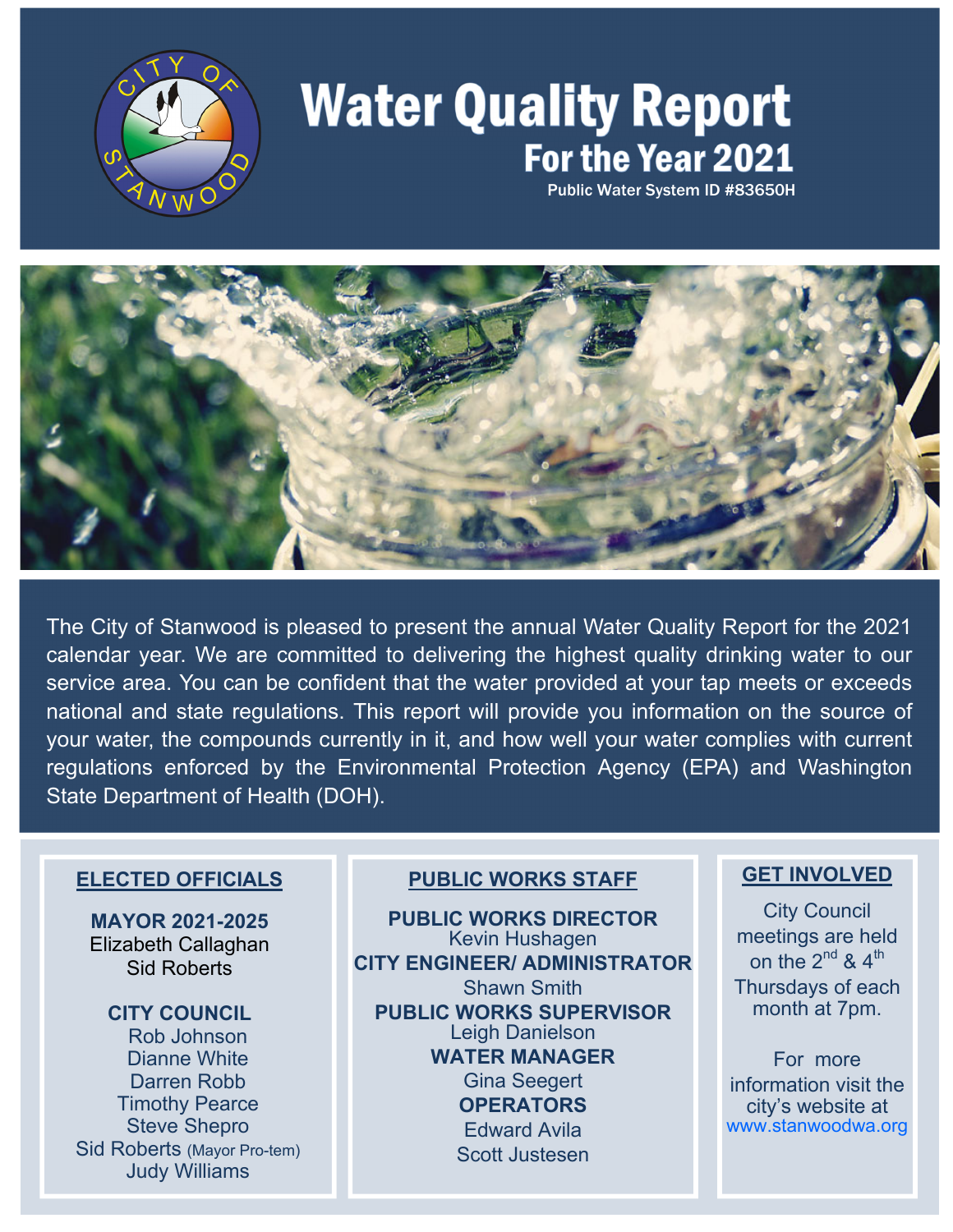# **CITY OF STANWOOD WATER SYSTEM**

The City of Stanwood provides its customers with water from three groundwater sources that are supplied by aquifers. Aquifers are natural reservoirs of water found underground within layers of gravel, rock and sand. This water becomes replenished as rainwater seeps through the layers of earth, which act as a natural filter. Pumps at Bryant Wells #1 (Source #2) and #3 (Source #8) pump water to the Bryant Treatment Plant where chlorine is added for disinfection. The water is then pumped into a pressurized greensand filter for the removal of iron, manganese and arsenic before it is sent out into the distribution system. Water from the Cedarhome Well (source #7) is chlorinated on site and then is sent out into the distribution system, no filtration is required for this source.

Bryant Wells #1 & #3 (source 2 and 8) and the Bryant Treatment Plant are located east of Stanwood High School off of 268<sup>th</sup> St. NW (Stanwood-Bryant Road). The Cedarhome Well is located east of Cedarhome Elementary School off of 278th St. NW.

Hatt Slough Springs (Source #1) is not operational at this time due to loss of the access road to the site during a major storm. The City is currently looking at options to restore access and rehabilitate this site.

Our distribution system is a network of underground pipes that carry water from our sources to your tap. Our water system operators continue to track the quantity and quality of the water from source to sink every day.

## **ARSENIC**

Arsenic is naturally present in our water source and is removed at the Bryant Well Field Treatment Facility. While your drinking water meets EPA's standard for arsenic, it does contain low levels of arsenic. There is a small chance that some people who drink water containing low levels of arsenic for many years could develop circulatory diseases, cancer, or other health problems. Most types of cancer and circulatory disease are due to factors other than exposure to arsenic. EPA's standard balances the current understanding of arsenic's health effects against the cost of completely removing arsenic from drinking water.

## **HOW HARD IS MY WATER?**

Have you recently purchased a new dishwasher, washing machine, or hot water heater with instructions asking how hard or soft your water is? The answer for City of Stanwood residents is very hard because our water comes from groundwater sources.

Hard water is water that has high mineral content (in contrast with "soft water"). Hard water is formed when water percolates through deposits of limestone, chalk or gypsum which are largely made up of calcium and magnesium carbonates, bicarbonates and sulfates. The hardness scale is usually measured in grains per gallon or parts per million.

**The City of Stanwood's water is 11 gpg and 188.1 ppm.**

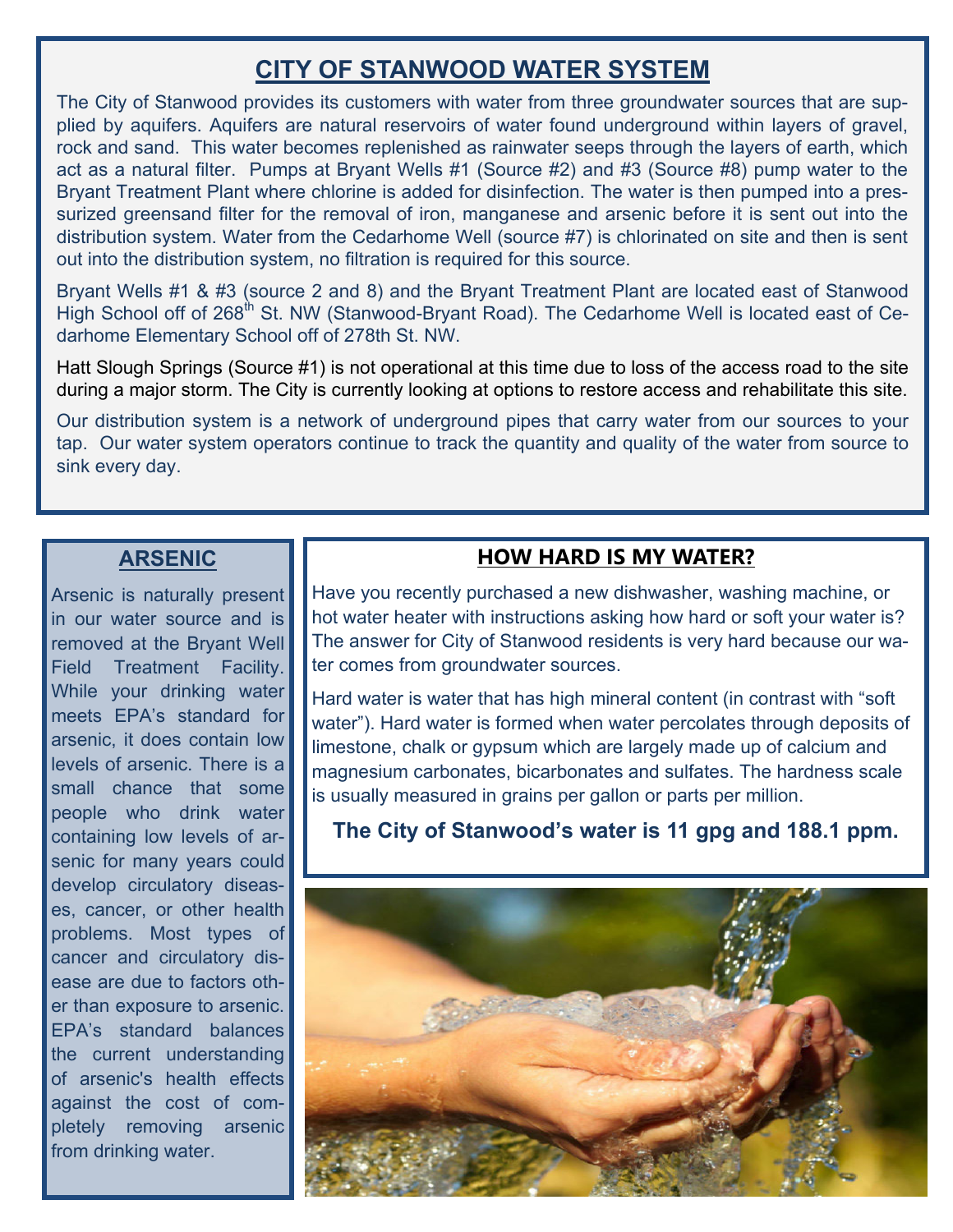## **2021 WATER QUALITY MONITORING RESULTS**

To ensure that tap water is safe to drink, the Department of Health and the Environmental Protection Agency prescribe regulations that limit the amount of certain contaminants in water provided by public water systems. The Food and Drug Administration and Washington State Department of Agriculture regulations establish limits for contaminants in bottled water that must provide the same protection for public health.

Each of the City's water sources is chlorinated and the chlorine concentration is monitored as it enters the distribu-

tion system. The table on the right summarizes chlorine concentrations. Chlorine is necessary to properly disinfect your water supply of bacteria and microbes.

The City of Stanwood routinely monitors the quality of all of our water sources and the distribution system to ensure that they meet the latest regulations. The table

| <b>Chlorine</b><br><b>Monitoring Point</b> | <b>Average</b> | Range         | <b>Units</b> |  |
|--------------------------------------------|----------------|---------------|--------------|--|
| <b>Cedarhome Well</b>                      | 0.33           | $0.05 - 0.85$ | ppm          |  |
| <b>Water Treatment Plant</b>               | 0.52           | $0.04 - 0.83$ | ppm          |  |

below summarizes the makeup of your water in the past year. In addition to the contaminants listed below, we also monitored Bryant Well #3 for volatile organic compounds. These contaminants measured Non Detect.

|                                                  | <b>CITY OF STANWOOD WATER RESULTS</b> |                                     |                                     |              | <b>EPA</b><br><b>REGULATION</b><br><b>STANDARD</b> |                                |                                                          |
|--------------------------------------------------|---------------------------------------|-------------------------------------|-------------------------------------|--------------|----------------------------------------------------|--------------------------------|----------------------------------------------------------|
| <b>DETECTED</b><br><b>CONTAMINANTS</b>           | <b>BRYANT</b><br><b>WELL 1</b>        | <b>BRYANT</b><br><b>WELL 3</b>      | <b>CEDARHOME</b><br><b>WELL</b>     | <b>UNITS</b> | EPA'S<br><b>MCL</b><br><b>STANDARD</b>             | <b>DO WE</b><br><b>COMPLY?</b> | <b>TYPICAL SOURCES</b><br>OF CONTAMINATION               |
| Arsenic                                          | Average 8.2<br>Range 7.2-10           | None<br>Detected                    | None<br>Detected                    | ppb          | .010                                               | Yes                            | Erosion from natural<br>deposits                         |
| Nitrate                                          | None Detected                         | None<br>Detected                    | None<br>Detected                    | ppm          | 10                                                 | Yes                            | Fertilizer runoff, animal<br>waste, natural erosion      |
| Sodium                                           | <b>Test Not</b><br>Required in 2021   | <b>Test Not</b><br>Required in 2021 | <b>Test Not</b><br>Required in 2021 | N/A          |                                                    |                                | Erosion from natural de-<br>posits                       |
| Total<br>Trihalomethanes                         | Average: 23.35<br>Range: 21.5 - 25.2  |                                     |                                     | ppb          | 80                                                 | Yes                            | A byproduct of chlorination                              |
| <b>Five</b><br><b>HALOACETIC ACIDS</b>           | Average: 1.95<br>Range: 1.6-2.3       |                                     |                                     | ppm          | 60                                                 | Yes                            | A byproduct of chlorination                              |
| <b>TOTAL COLIFORM</b><br><b>BACTERIA</b>         | 2 Detected in 116 Annual Samples      |                                     |                                     | sample       | 1 positive<br>per month                            | Yes                            | Microbes naturally present<br>in the environment         |
| <b>TOTAL COLIFORM</b><br><b>FECAL AND E.COLI</b> | None Detected in 116 Annual Samples   |                                     |                                     | Sample       | 0                                                  | Yes                            | Bacterial contamination<br>from human or animal<br>waste |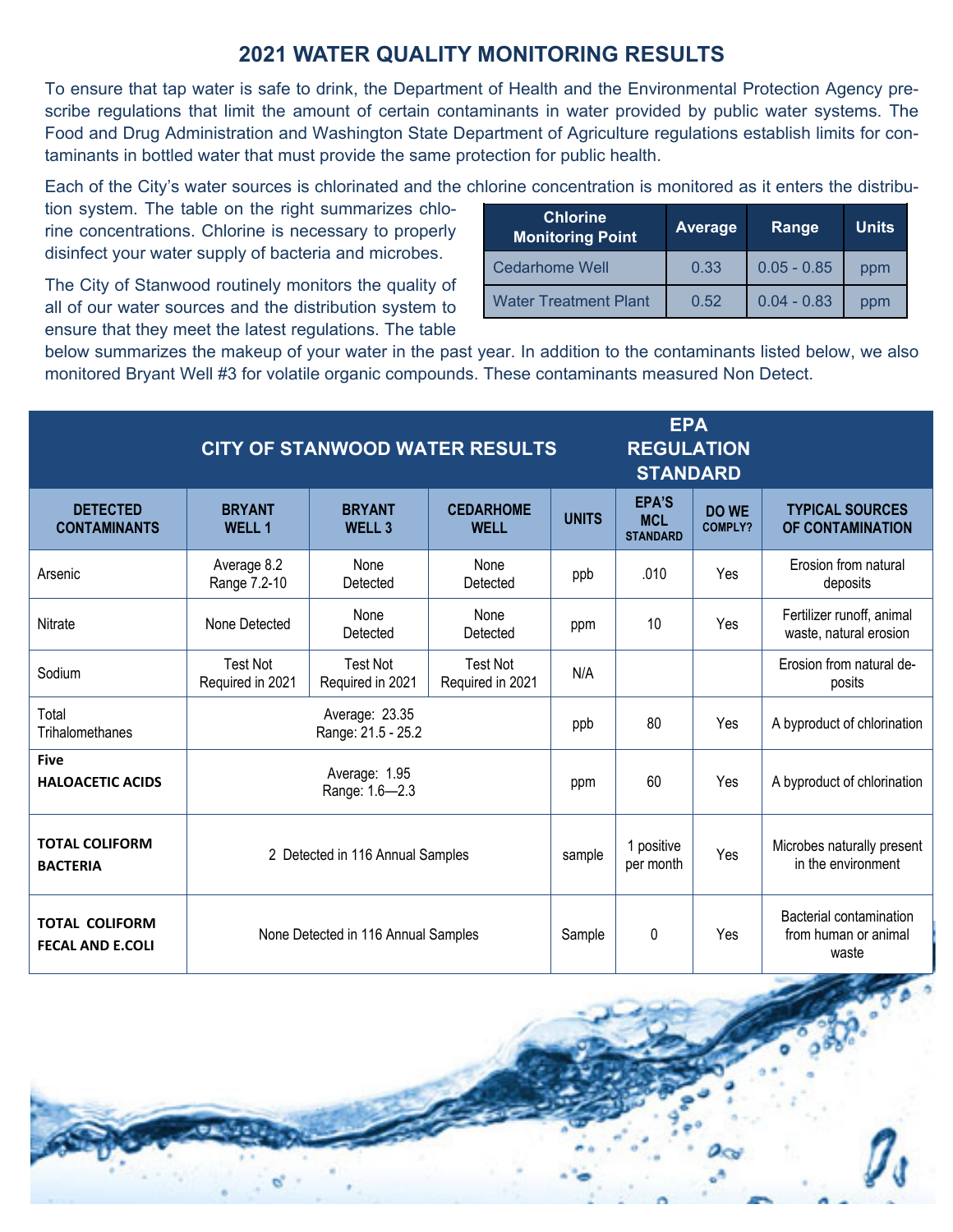# **LEAD AND COPPER**

U.S. Environmental Protection Agency and WA State regulations require the City of Stanwood to monitor for the presence of lead and copper at household taps in their service area every three years.

The 90th percentile level means out of every 10 homes sampled, 9 were at or below this level. In Washington State, lead in drinking water comes primarily from materials and components used in service lines and household plumbing. The more time water has been sitting in pipes, the more dissolved metals, such as lead, it may contain.

Elevated levels of lead can cause serious health problems, especially in pregnant women and young children. To help reduce potential exposure to lead: for any drinking water tap that has not been used for 6 hours or more, flush water through the tap until the water is noticeably colder before using for drinking or cooking. You can use the flushed water for watering plants, washing dishes, or general cleaning. Only use water from the cold-water tap for drinking, cooking, and especially for making baby formula. Hot water is likely to contain higher levels of lead. If you are concerned about lead in your water, you may wish to have your water tested.

#### **INFORMATION ON LEAD IN DRINKING WATER IS AVAILABLE FROM EPA'S SAFE DRINKING WATER HOT-LINE AT 1-800-426-4791 AND ONLINE AT HTTP://WWW.EPA.GOV/SAFEWATER/LEAD.**

|                                      |             | <b>EPA REGULATIONS</b>      |                                                  | <b>STANWOOD</b><br><b>WATER RESULTS</b>                 |                                 |                                                                          |
|--------------------------------------|-------------|-----------------------------|--------------------------------------------------|---------------------------------------------------------|---------------------------------|--------------------------------------------------------------------------|
| <b>COMPOUNDS</b><br><b>AND UNITS</b> | <b>MCLG</b> | <b>ACTION LEVEL</b><br>(AL) | <b>90TH</b><br><b>PERCENTILE</b><br><b>LEVEL</b> | <b>HOMES</b><br><b>EXCEEDING</b><br><b>ACTION LEVEL</b> | <b>DATE OF</b><br><b>SAMPLE</b> | <b>TYPICAL SOURCE OF CONTAMINATION</b>                                   |
| <b>LEAD (PPB)</b>                    | 0           | .015                        | 0                                                | 0 OUT OF 32                                             | 2021                            | Corrosion of household plumbing systems,<br>erosion of natural deposits. |
| <b>COPPER (PPM)</b>                  | 1.3         | 1.3                         | 0                                                | 0 OUT OF 32                                             | 2021                            | Corrosion of household plumbing system,<br>erosion of natural deposit    |

## **IMPORTANT HEALTH INFORMATION**

Drinking water, including bottled water, may reasonably be expected to contain at least small amounts of some contaminants. The presence of contaminants does not necessarily indicate the water poses a health risk. More information about contaminants and potential health effects can be obtained by calling the Environmental Protection Agency (EPA) Safe Drinking Water Hotline (1-800-426-4791) or at **www.epa.gov/safewater** 

Contaminants that may be present in water include:

- *Microbial contaminants*, such as viruses and bacteria from wildlife
- *Inorganic contaminants*, such as salts and metals which are naturally occurring
- *Organic contaminants*, which are byproducts of the disinfection processes
- *Radioactive contaminants*, which can be naturally occurring

Some people may be more vulnerable to contaminants in drinking water than the general population. Immuno-compromised persons, such as persons with cancer undergoing chemotherapy, persons who have undergone organ transplants, people with HIV/AIDS or other immune system disorders, some elderly and infants can be particularly at risk for infec-

tions. These people should seek advice from their health care providers about their risk from drinking water. EPA/ CDC guidelines on appropriate means to lessen the risk of infection by *Cryptosporidium* and other microbial contaminants are available from the EPA Safe Drinking Water Hotline (1-800-426-4791).